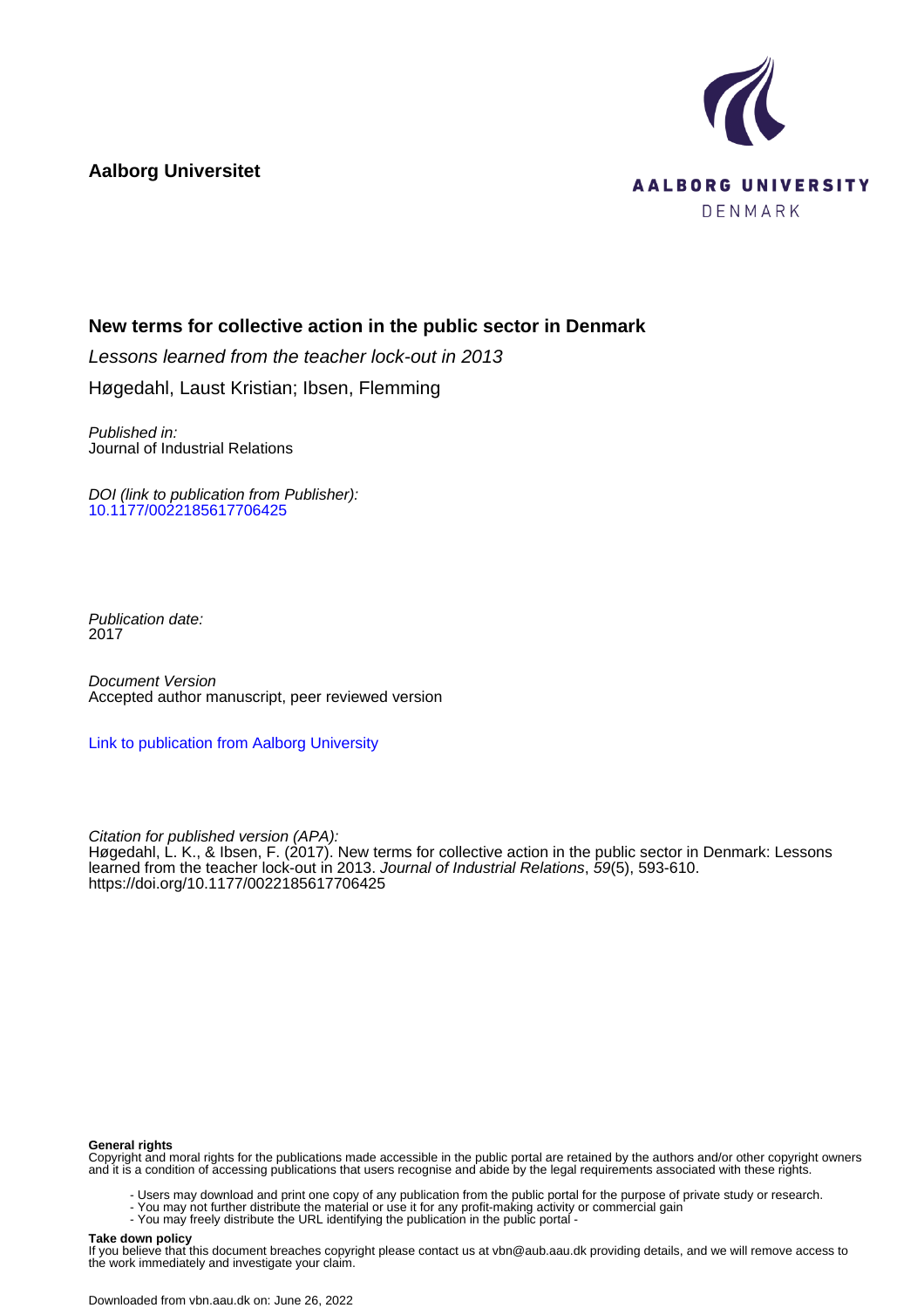## Article



New terms for collective action in the public sector in Denmark: Lessons learned from the teacher lock-out in 2013

Journal of Industrial Relations 0(0) 1–18  $\circled{c}$  Australian Labour and Employment Relations Association (ALERA) 2017 [SAGE Publications Ltd,](https://uk.sagepub.com/en-gb/journals-permissions) [Los Angeles, London, New Delhi,](https://uk.sagepub.com/en-gb/journals-permissions) [Singapore and Washington DC](https://uk.sagepub.com/en-gb/journals-permissions) DOI: [10.1177/0022185617706425](https://doi.org/10.1177/0022185617706425) <journals.sagepub.com/home/jir>



## Laust Høgedahl and Flemming Ibsen

Aalborg University, Denmark

## **Abstract**

This article investigates the use of collective action in the public sector by analysing the Danish teacher lock-out in 2013. The social partners in the public sector in Denmark (and the other Nordic countries) engage in negotiations and reach agreements regarding wages and working conditions in accordance with an institutional set-up developed in the private sector. This also applies to the use of the so-called weapons of conflict  $$ strikes/blockades and lock-outs/boycotts – in connection with labour disputes if the parties are unable to reach agreement through negotiations or mediation. But there is a big difference in the premises and conditions upon which collective industrial conflict as an institutionalised form of collective action proceeds when comparing the public and private sectors in Denmark. The article shows how the use of collective industrial conflicts in the public sector has a number of built-in systemic institutional flaws, as the public employers are the budgetary authority and legislators at the same time. This is not a new finding; however, these multiple roles become problematic when public employers use the lock-out weapon offensively in combination with state intervention to end the dispute, which was the case during the teacher lock-out in 2013 in Denmark. The article concludes with the presentation of a number of proposed institutional adjustments for bringing the public bargaining model into balance.

## Keywords

Collective action, industrial conflict, lockout, public sector, strikes

### Corresponding author:

Laust Høgedahl, Department of Political Science, Centre for Labour Market Research (CARMA), Aalborg University, Aalborg, Denmark. Email: hogedahl@dps.aau.dk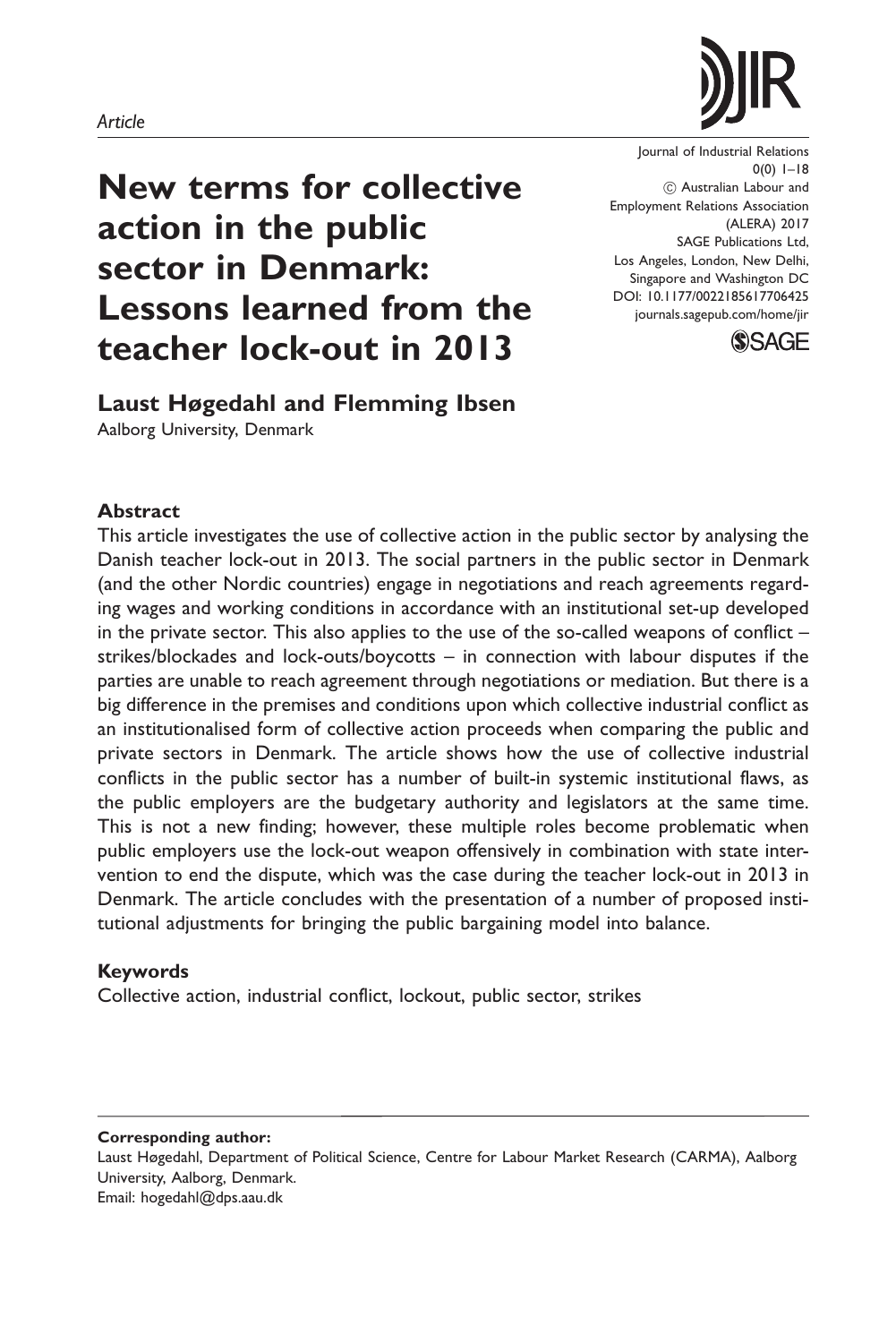## Introduction

The analysis of collective action and changing labour strategies in comparative political economy often has a point of departure in the private sector, where changing global settings are often described as drivers of change for labour, especially in competitive-sensitive industries (Harvey and Turnbull, 2015; Kuruvilla and Noronha, 2016; Lichtenstein, 2010). Here, new global value chains, price competition and migration of workers all have a direct impact on labour in various ways, such as increasing precarisation, off-shoring of production and so on (Stone and Arthurs, 2013). In the public sector, however, the cause and effect of the new global economy for labour are not so easily readable but are nevertheless still present and crucial. Changing wages and working conditions in the public sector must pass through a political filter with a variety of outcomes based on the institutional set-up of the national industrial relations systems. Past institutions, ideas and interests are all mediating factors impacting the consequences for labour. In post-crisis Europe since 2008, 'austerity' measures, competiveness reforms and modernisation efforts have swept through public sector labour markets with varying intensity: from significant cut-backs in wages, pensions and longer working hours to employment and wage freezes (Bach and Bordogna, 2013). This has created 'growing interest cleavage' between the social partners (Brandl and Traxler, 2011: 15).

Traditionally, the Nordic countries are renowned for their high degree of collective bargaining and social capital among the labour partners (Dølvik, 2013). This is the case for the private sector and still more so the public sector. Wages and working conditions in the public sector are generally regulated via collective agreements between the social partners. In fact, there is close to 100% collective agreement coverage in the Danish public sector, whereas the figure is around 70% for the private sector (Ibsen et al., 2012). But collective agreements as the main method of regulating wages and working conditions are at the same time rather new to the public sector compared to the private sector, which has had rules for how the social partners voluntarily engage in collective bargaining since the renowned September Compromise of 1899 – the world's first general agreement – including rules for how and when the social partners can initiate labour disputes (Ibsen and Jørgensen, 1979). It was first in 1973 that a system of industrial relations with a mediation institute and labour court was established for the public sector. In this sense, the model of regulating wages and working conditions in Denmark has been developed in the private sector and subsequently adopted in the public sector, with respect to both collective bargaining and conflict resolution. Similar historical developments can be traced to the other Nordic countries (Stokke, 1998).

As argued in this article, however, there are major differences in the public and private sectors with respect to the use of collective industrial conflict as an institutionalised form of collective action. Industrial conflict is regulated through the general agreement and follows a principal of parallelism: employees can strike and employers can use the lock-out weapon when collective agreements are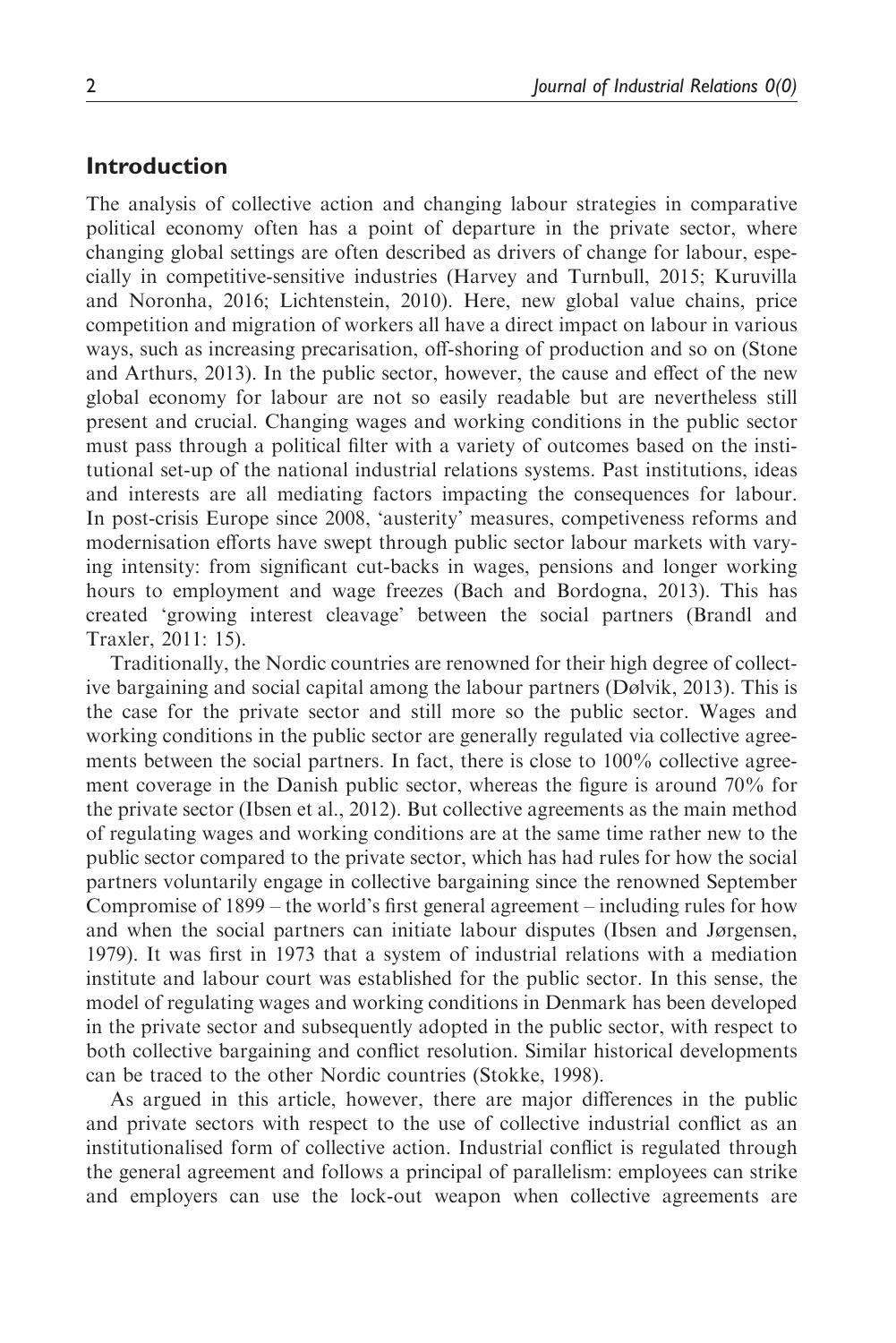re-negotiated. However, in contrast to the private sector, public employers are not merely employers but also the budgetary authority and legislators. This means that they have a number of unique power resources that (potentially) create an asymmetrical balance of power between the social partners.

After a brief presentation of the data sources and methods used in the article, the theory and rationale behind the collective industrial conflict in the private sector are presented. We later examine how the collective industrial conflict has become part of the public bargaining model, including the principle differences between the public and private sectors in terms of the use of strikes and lock-outs to solve labour disputes. A critical analysis of the use of industrial conflict in the public sector is then presented, as exemplified by the teacher lock-out in the Danish school system in 2012–2013. The article concludes with a presentation of possible adjustments to the present collective industrial conflict system in the public sector.

## Data and method

The empirical data used in this article draws on events prior to, during and after the collective bargaining round in the public sector in 2013 (CBR13). We have chosen the course of events surrounding the 2013 collective bargaining, as a number of interesting conditions and relationships were involved that give reason to raise questions about the conflict resolution model used in the public sector. First of all, the teacher lock-out in 2013 was the first time in Danish history that public employers used the lock-out weapon offensively and not just as a response to a strike or strike warning posed by one or more trade union(s). Second, the teacher lock-out was ended by a state intervention, which is common in Denmark; however, in this case, the law that supersedes the prior collective agreement was very much unbalanced in favouring the employers' demands. Both circumstances illustrate a new public employer behaviour and strategy and new terms of collective action. Hence, our research design is based on the causal reasoning behind the extreme case design formulated by Flyvbjerg (2006). The idea is to obtain information on unusual cases, which can be especially problematic or especially good in a more closely defined sense.

The method used is a qualitative desk study of relevant documents published in connection with CBR13. There is first and foremost the use of primary sources in the form of official documents that are available from stakeholders involved, including documents used in connection with the exchange of demands. The article also uses documents published by public authorities and is supplemented by four interviews with central negotiators carried out in December 2013. The interviews were carried out using a semi-structured questionnaire and aimed at acquiring knowledge about the bargaining process, which cannot be mapped out in the document study. In this connection, an important point to be made is that it has not been possible to obtain reports about the exchanges between the social partners in the mediation institute, as the social partners are bound to secrecy with respect to these matters.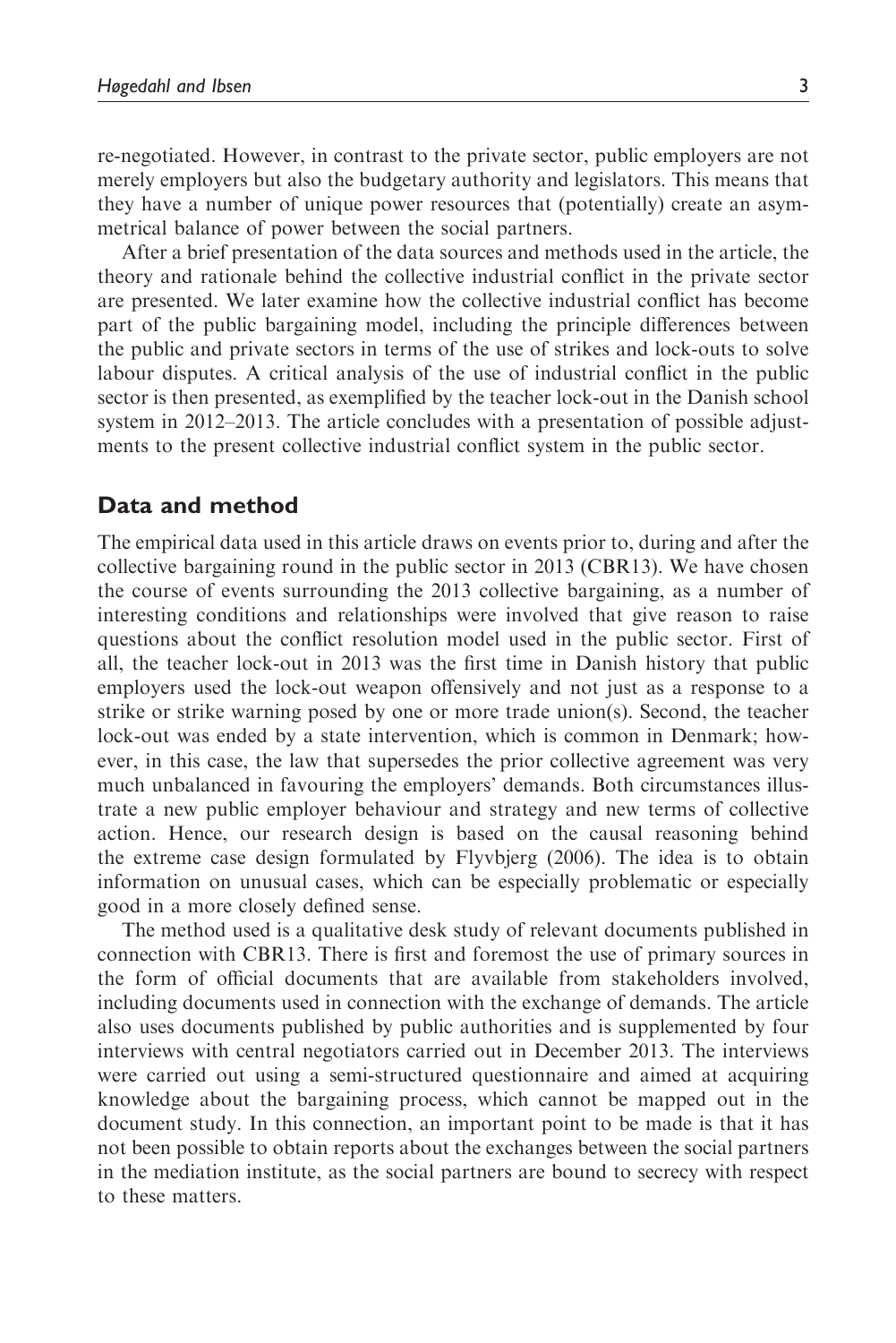# The rational basis for labour disputes as institutionalised collective action

One of the oldest but still most commonly used models for the conduct of the parties involved in a strike was developed by English economist John Hicks in 1932 (Hicks, 1932). The strong appeal of the Hicks model is presumably to be found in its description of the process through which the parties successively make concessions to one another in order to reach an agreement. In Figure 1, where wage levels are placed in relation to the duration of a strike, there are curves describing the behaviour of the trade unions and employers in the course of a dispute. The trade union's 'resistance curve' displays the period in which union members are willing to maintain their wage demands instead of giving in and reducing their demands. The curve has a negative slope, as the costs of a strike increase as it wears on. If the duration of a strike is to be reduced, the unions must compromise on their demands. The employers' 'concession curve or schedule' displays a collection of points on which the expected costs of continuing a strike and the expected costs of giving in to the trade unions' demands balance out. The employers' concession curve has a positive slope, as they must offer greater wage increases in order to reduce the duration of a strike.

Figure 1 illustrates the relationship between wage levels (W) and the duration of a strike (T). The point where the two curves meet is the point of balance between the trade unions' wage demands and the willingness of the employers to raise wages (W1, T1). There is therefore a basis for concluding a new collective agreement and then the strike can end. The smaller the numerical slope of the two curves, the longer a strike will last. As strikes have negative economic consequences for third parties in addition to the two parties directly involved, one might – particularly in the Danish context –



Figure 1. The Hicks model.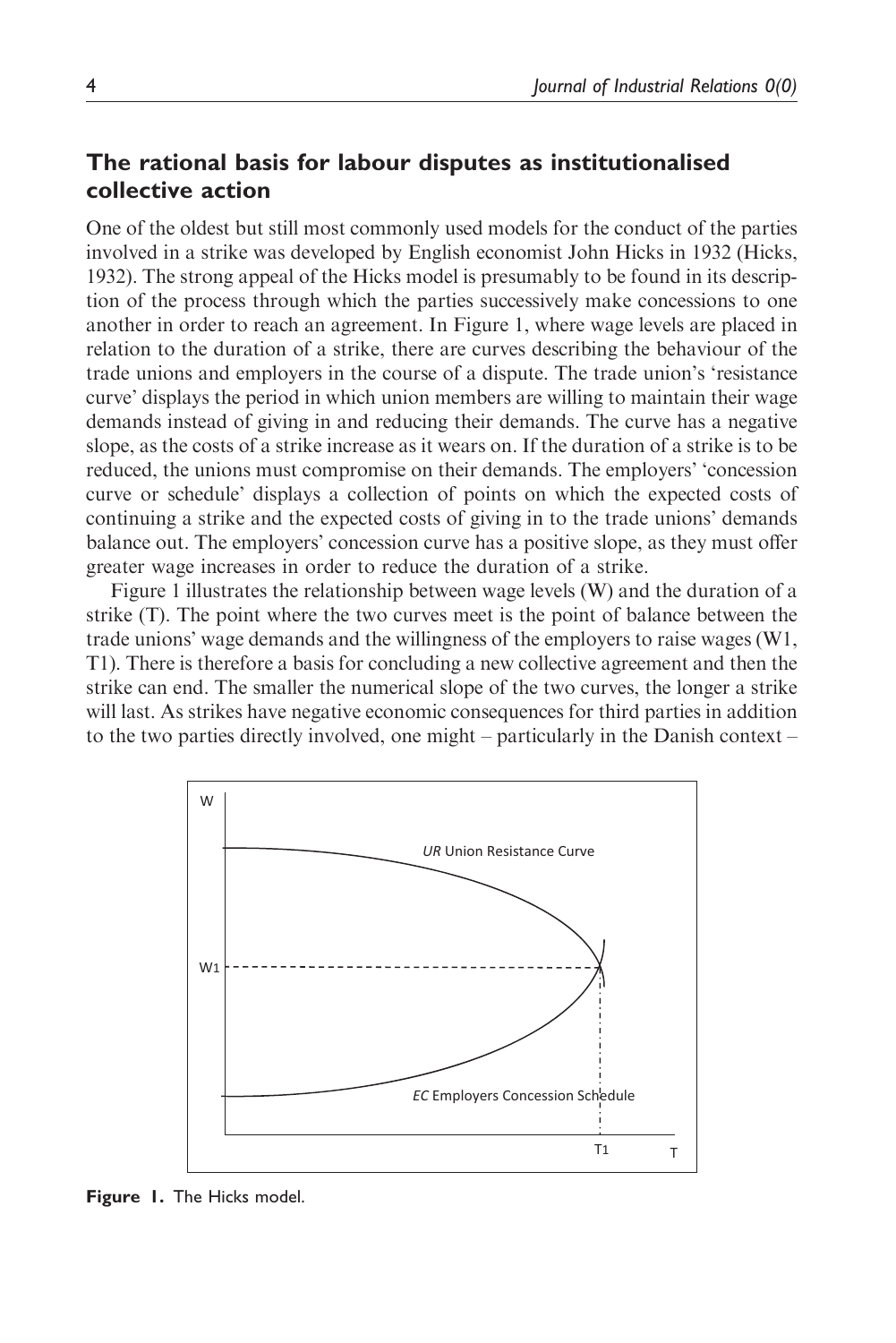imagine that after having consulted with the parties to hear about their willingness to grant concessions to their respective counterparts, the government might choose to intervene and end the dispute with regulatory intervention (Due et al., 1993).

The Hicks model is a strike model but can easily be supplemented with the employers' use of the lock-out weapon in response to how the trade unions use the strike weapon. Many of the labour disputes in the Danish private labour market have been started by employers initiating a lock-out, to which the trade unions respond by striking (Ibsen and Jørgensen, 1979). In the Hicks model, the combination of a strike and lock-out merely means that the numerical slope of the two curves grows and the length of the dispute, ceteris paribus, will be less, as both parties will feel the economic impact of the dispute harder as it continues.

The crucial point in the Hicks model – and thus in the respective rationales of strikes and lock-outs – is that *both* parties feel the economic impact such that they become willing to make concessions to their counterpart, thereby reaching an agreement that stops or prevents the dispute. The finances of the trade union members grow worse with each passing day, as strike pay is less than their daily wages and they must subsequently pay higher union dues to restore their war chest. Moreover, it is uncertain how many of the striking workers will be rehired after the dispute. Correspondingly, the employers lose revenue and profits as the strike continues, and there are more permanent losses in terms of lost customers in domestic and export markets. In this sense the conflicts contribute to peace, as the threat or initiation of a dispute will bring the parties to the negotiating table and get them to make concessions with one another in order to avoid more significant economic losses. In this sense, collective industrial conflict serves to make the parties accountable and reduces the number of disputes (Scheuer, 2006; Stamhus et al., 2010).

The concession curves in the Hicks model thus require power relations that are more or less symmetrical, such that one part does not possess the market power that renders them able to crush their counterpart.

Many reservations have been registered by critics of the Hicks model. The assumption of symmetrical power relations in the private sector has been challenged by radical theorists who consider the capitalist as the strongest part in the ongoing struggle between labour and capital (Hyman, 1972; Ashenfelter and Johnson, 1969; Galenson 1952). Moreover, it is easy to see that, in the public sector, a strike is in no way an economic threat to the employers but more of a moral appeal to politicians (Mailand, 2014; Scheuer et al., 2016). Public sector trade unions must appeal to the general public (and voters) in the hope that the public opinion will swing in favour of their demands. The media becomes a central battleground for the two parties during the conflict.

# Comparison of labour disputes as institutionalised collective action in the private and public sectors

As strikes and lock-outs also occur in the public sector, most recently in Denmark in connection with the collective bargaining agreements in 2008 and 2013, it is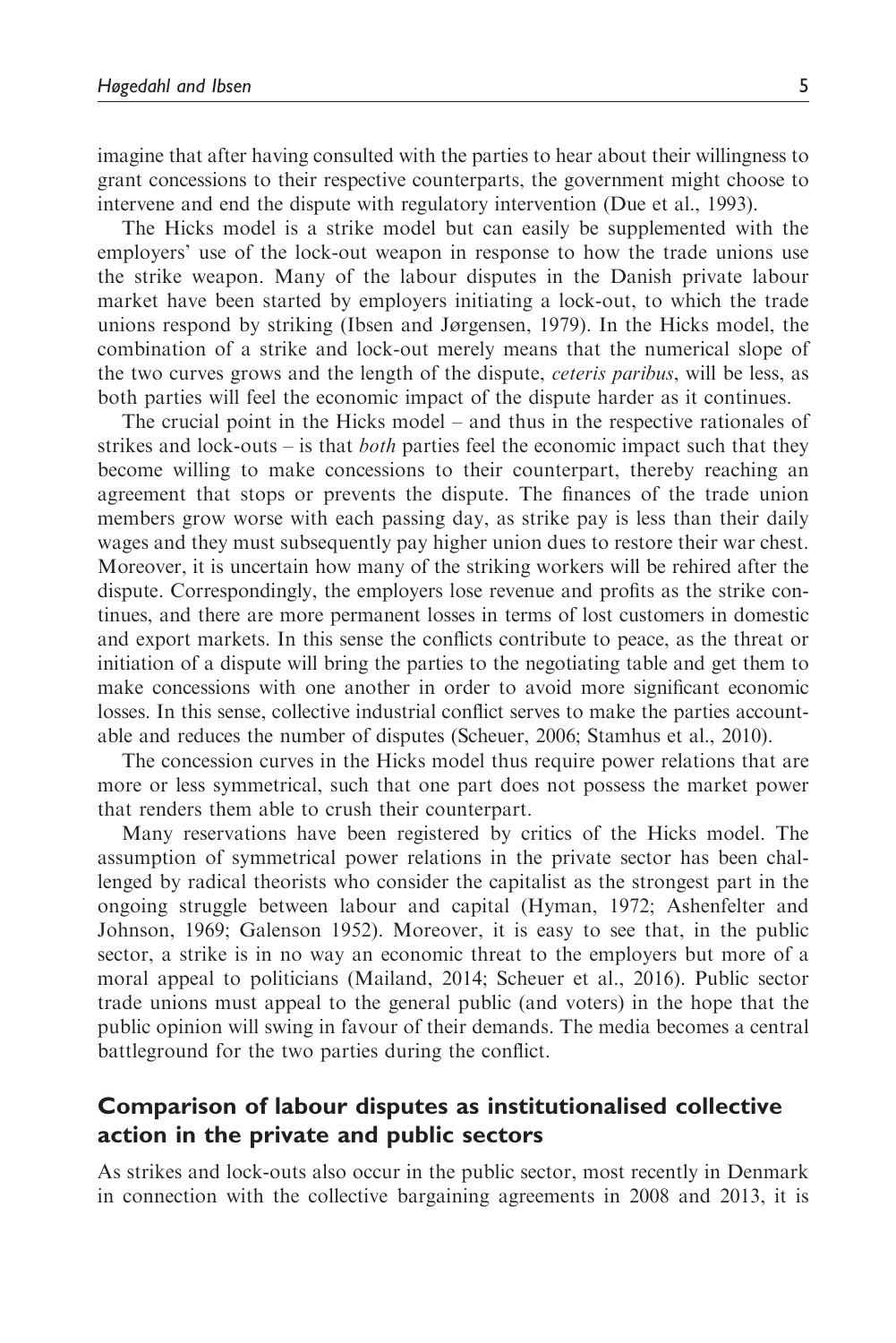relevant to compare the course of these disputes and the rationale behind the utilisation of the collective industrial conflict in the two sectors from a theoretical perspective. As demonstrated in the previous section, the collective industrial conflict in the form of strikes/lock-outs makes good sense as a means to exhaust the parties simultaneously, thereby motivating them to reach a new collective agreement. But is this logic found in the public sector and is the strike and/or lock-out a suitable means to renew collective agreements in the public sector?

The problem in the public sector is that strikes and lock-outs are not fought out in a marketplace or in a negotiation situation in which the employers create a profit and earn supernormal profits. Add to this other significant differences in the 'industrial relations system' surrounding the two sectors. This is outlined in Table 1.

Table 1 lists the significant differences between the public and private sectors in key parts of the industrial relations systems. The question here is whether these differences give cause for differences in the power position of the trade unions and employers in the two sectors. To begin with, the trade unions in the private sector are disciplined by market competition, and they only stand to gain in those cases where there is a profit margin forming a buffer or a market structure allowing companies to regulate prices. As indicated in the table, the budgetary conditions are put together differently in the public sector. It is therefore worth discussing what implications this has for the trade unions in the public sector with respect to improving wages and working conditions for their members, possibly by using the strike weapon as an institutionalised form of collective action.

One view in relation to the discussions about differences in the budgetary conditions is that in contrast to most of the goods and services produced in the private sector, services produced in the public sector are marked by an inelastic demand due to their character as essential goods. Healthcare, defence and the police are examples. If the demand for services is inelastic, then the demand for labour is as well. This indicates how the trade unions in the public sector basically have relatively greater power and ability to raise wages, as the trade unions do not risk their members losing their jobs. The opposite is the case in the private sector. The lack of discipline from the market mechanism on the background of the public unions is a favourable position for negotiations and collective action such as strikes. This argument has been put forward as one of the main reasons why many countries have seen more stable collective bargaining coverage in the public sector compared to the private sector (Bordogna, 2015).

In contrast to the aforementioned opinion, however, one might claim that the local suppliers (municipalities and regions in Denmark) are subject to strong budgetary restrictions posed at the state level. Should the municipalities in Denmark be tempted to meet the wage demands of their employees, the budgetary conditions mean that increased wages must be accompanied by adjustments to the amount of services produced and thus to the number of employees. Obviously, this disciplines the public sector trade unions.

Another argument for a limited power position for the public unions relates to how the municipalities and regions enjoy something close to monopoly status as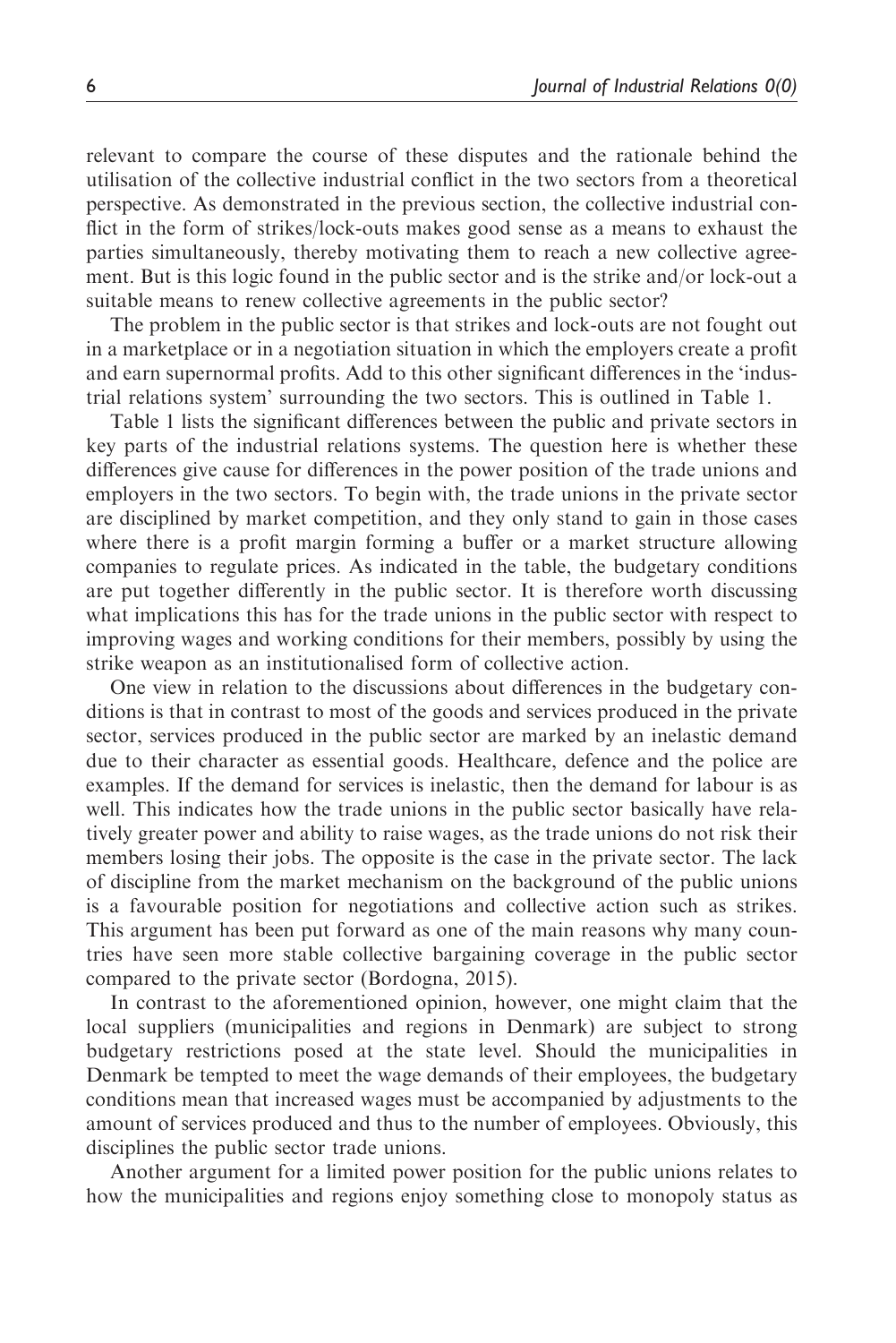|                                                     | Public sector                                                                                                                                                                                                     | Private sector                                                                                                                                |
|-----------------------------------------------------|-------------------------------------------------------------------------------------------------------------------------------------------------------------------------------------------------------------------|-----------------------------------------------------------------------------------------------------------------------------------------------|
| Actors                                              |                                                                                                                                                                                                                   |                                                                                                                                               |
| Management                                          | Elected politicians                                                                                                                                                                                               | Owner or owner-employed<br>managers                                                                                                           |
| Unions                                              | Dominated by organisations for<br>white-collar groups                                                                                                                                                             | Organisations for both white-<br>and blue-collar workers                                                                                      |
| Technology and market structure                     |                                                                                                                                                                                                                   |                                                                                                                                               |
| Products                                            | Services that are difficult to<br>measure, prices that are not<br>set by the market                                                                                                                               | Market prices for goods and<br>services                                                                                                       |
| Competition                                         | Monopolies in local communities                                                                                                                                                                                   | Predominantly competition-<br>dominated markets                                                                                               |
| <b>Budgetary conditions</b>                         | Public budgetary restrictions.<br>Collective agreement system.<br>Moratorium on new taxes.<br>Tax payments regardless of<br>strikes.                                                                              | Profit margin as 'buffer' for wage<br>increases. Regulation of prod-<br>uct prices can change<br>earnings.                                    |
| Power relations                                     |                                                                                                                                                                                                                   |                                                                                                                                               |
| Political impact<br>on the counterpart <sup>a</sup> | Employer is also a legislator and<br>can always legislate the<br>desired result.                                                                                                                                  | Management make their deci-<br>sions independently of the<br>trade union. Lower degree of<br>collective agreement coverage<br>and regulation. |
|                                                     | Trade unions can put political<br>pressure on politicians<br>through their members in<br>order to ensure their<br>objectives.                                                                                     |                                                                                                                                               |
| Economic                                            | High degree of collective agree-<br>ment coverage, and the<br>employers save wages during<br>both strikes and lock-outs.<br>Only the trade unions are hit<br>economically - during both<br>strikes and lock-outs. | Both parties suffer financially<br>during both a strike and a<br>lock-out.                                                                    |
| Instruments of conflict                             | isolated exceptions for<br>particular groups                                                                                                                                                                      | Right to strike and lock-out with  The right to strike and lock-out                                                                           |

Table 1. Comparison of the 'industrial relations' system in the public and private sectors in Denmark.

Ibsen and Stamhus (2016).

<sup>a</sup>For more detail, see Hebdon and Stern (2003).

the suppliers of health and welfare services. Yet the municipalities and regions can basically be regarded as monopolies with respect to the supply of public services, which gives the unions some measure of wiggle room to increase wages at the negotiation table locally, thereby increasing tax revenues. This option is limited,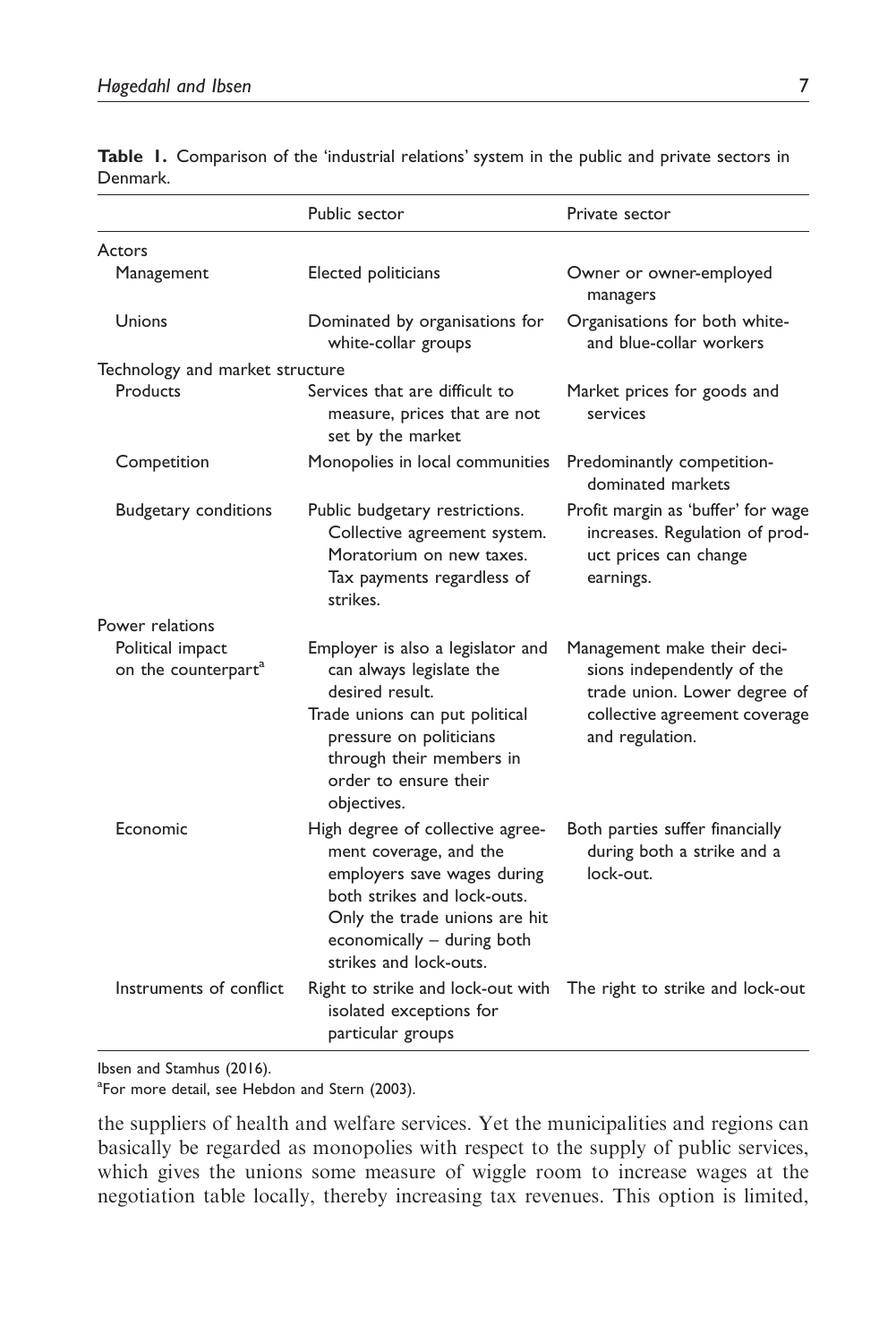however, by the ability of citizens and companies to move to other locations with lower taxes, which conversely undermines the negotiating position. Furthermore, in recent years, outsourcing, free-choice options and private hospitals have weakened the monopoly status of the municipalities and regions (for similar development in the UK, see Bach, 2002).

The reasoning above (cf. also Freeman and Medoff, 1984: 51) indicates, in the short term, that the elasticity of the demand for labour in the public sector can be greater than in the private sector as the public employers have no 'buffer', for example in the form of surplus profits or favourable positions in the product market, which allows increasing wages to be passed by the product prices. This undermines the negotiation position of the public organisations, *ceteris pari*bus, as well as their opportunity to achieve a better collective agreement result by striking.

The trade union movement is further weakened in the public sector when it comes to the utilisation of collective industrial conflict as a means to improve their collective agreements because of the asymmetrical power relations – both politically and economically – in the public sector (Traxler, 1999). As emphasised earlier, there is a fundamental difference in the course of the dispute in terms of the economic losses and, therefore, an incentive to make concessions to one's counterpart and ultimately reach an agreement. A strike in the public sector will affect the ability of public employers to produce services for the citizen, leading to dissatisfaction among their 'customers'. Contrary to this, a strike will in most cases not cost the public employers money. Public employers actually save wages while the trade unions empty their war chests. While the trade union concession curve in a Hicks model falls from left to right, the employer concession curve will not  $-$  as in the Hicks model from the private labour market – increase from left to right, but will actually fall and have a decreasing slope, as the dispute will produce economic gains for the employers (cf. Figure 2).

Economically, the power relations between the parties in the two sectors are therefore very different. While the economic power is fairly evenly distributed in the private sector, there is a clear asymmetry in the public sector in favour of the employers. When it comes to political power, the distribution of power is even more in favour of the employers in the public sector, as the state can always legislate its way to a result that is beneficial to the public employers.

The Kanslergade Agreement in 1933 was the first time that a Danish government intervened and passed legislation in order to end a labour dispute. Since then, government intervention has brought an end to major disputes in 1956, 1973, 1986 and 1998, and two disputes involving nurses were stopped by legislative intervention in the 1990s (Ibsen in Jørgensen, 2014). The Danish government has typically intervened in a labour dispute with reference to 'third party' losses and socioeconomic losses in the form of damage to Denmark's competitiveness, a growing balance of payment deficits and increasing unemployment. This requires special timing in relation to the public sector, as open disputes are often heavily politicised (Due and Madsen, 2003, 2006).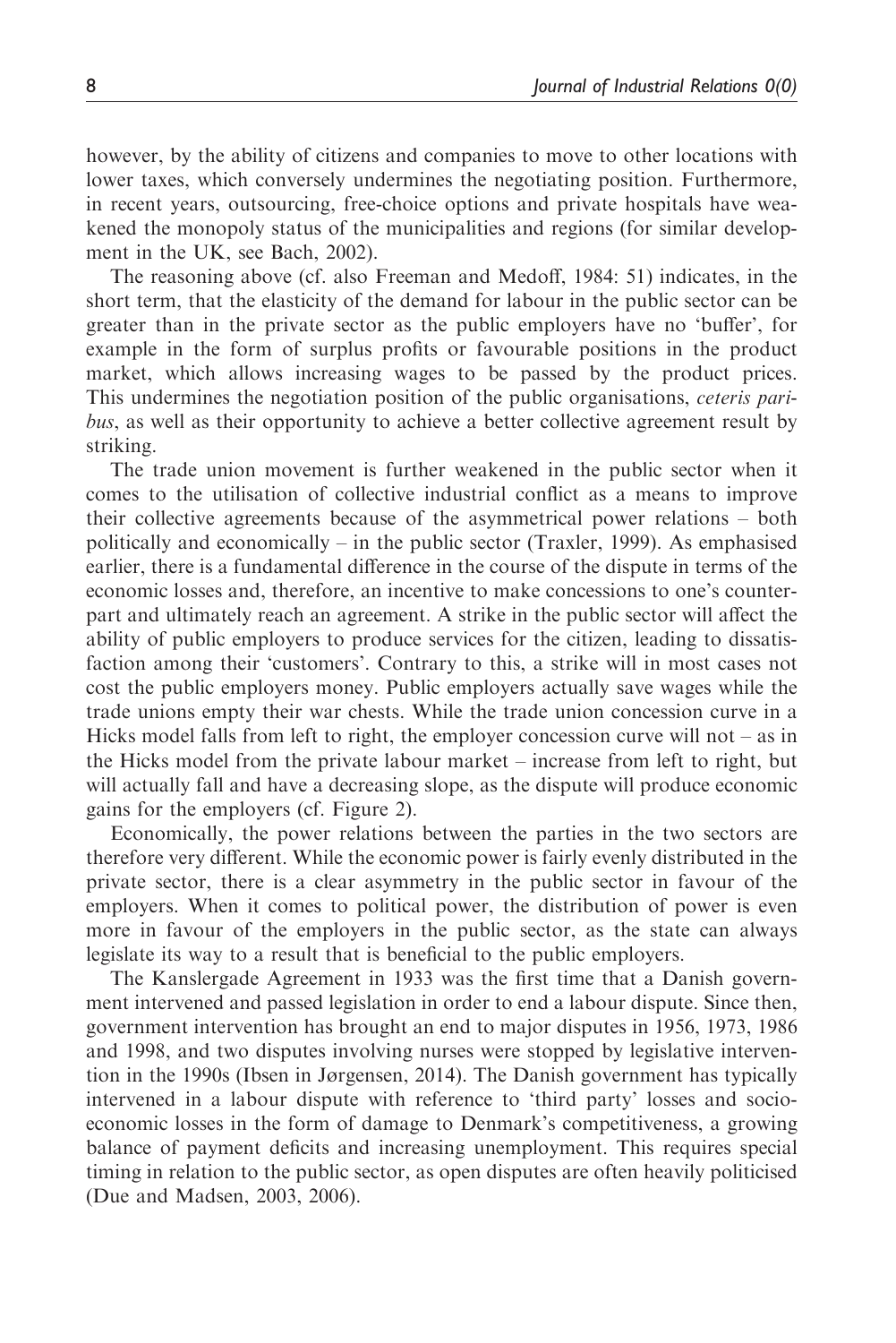

Figure 2. Hicks model utilised in the public sector information retrieval (IR) system.

When a government ends a conflict by resorting to regulatory intervention, it has the character of binding arbitration. It is therefore up to the government to draw a line that dictates wages, working hours and so forth that make up the law that replaces the collective agreement until the next renewal of the agreement. In other words, the government is responsible for assessing how the parties are to be accommodated, as illustrated by the spread between W1 and W2 in Figure 3. The political custom in Denmark is for the government to base its considerations on a settlement proposal or outline from the Danish Conciliation Board and to consult the social partners in the drafting of the legislation (Ibsen, 2014).

The economic asymmetry between the parties in the public sector means that there are entirely different mechanisms at play in this context that determine in whose favour the pendulum swings in a dispute. Here, it is largely the public opinion that counts. Battles are won through strategic communication and spin in a struggle for public sympathy. Communication and agenda-setting are important power resources for labour in the public sector (Gumbrell-McCormick and Hyman, 2013). Disputes in the public sector are therefore always heavily politicised, and the parties – or one of the parties – can therefore be affected by negative public opinion.

The most significant difference between utilising the conflict weapon as a solution in negotiating disputes is thus the asymmetrical power relations in the economic and political spheres in the public sector, as the public employers have their thumb on the power in both spheres (illustrated in Figures 1 and 2). This would mean, ceteris paribus, that the traditional conflict weapons – strikes and lock-outs as an institutionalised form of collective action – are unsuited for solving conflicts in the public Danish collective bargaining model. In our opinion, the teacher conflict in CBR13 is a good example of this.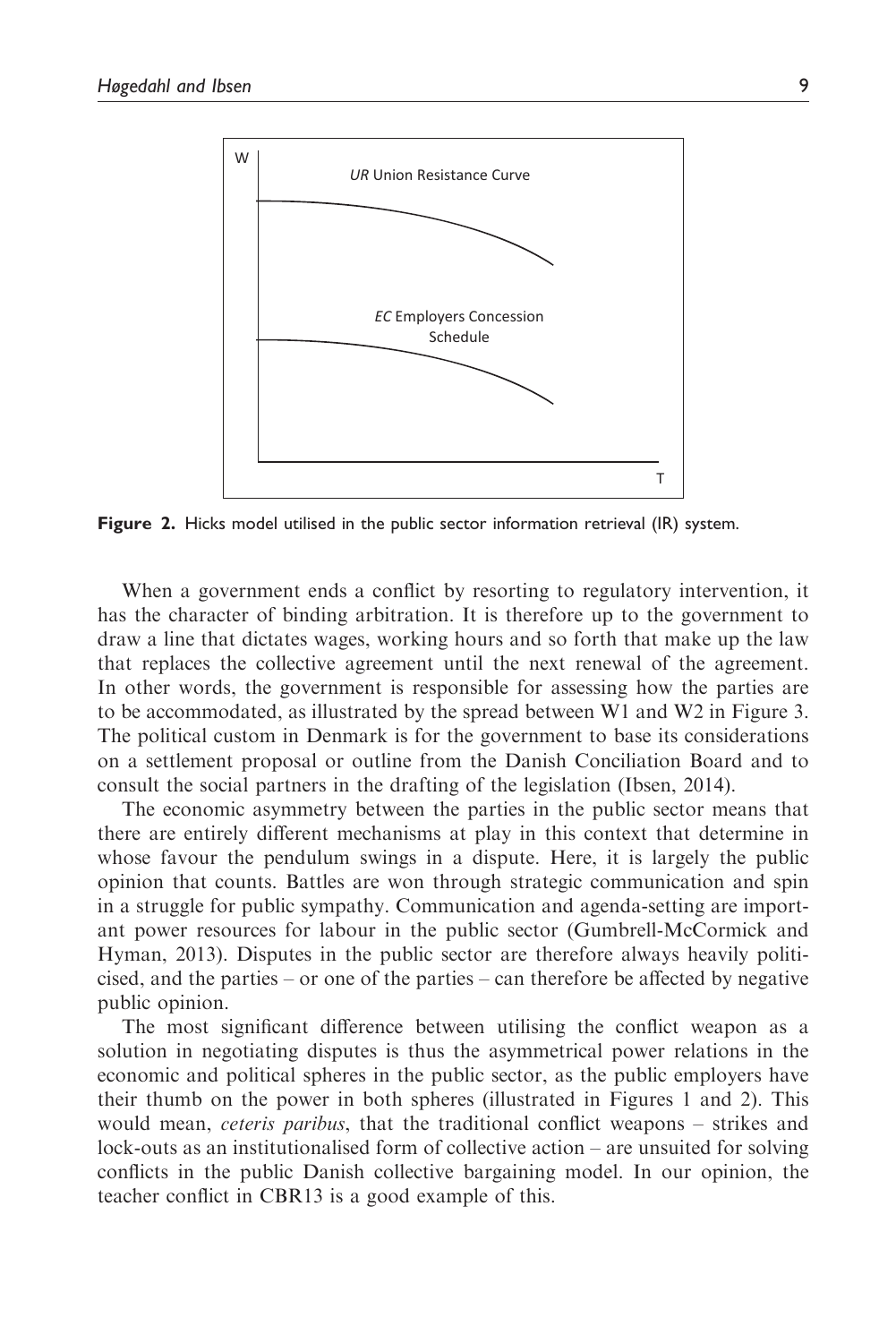

Figure 3. The Hicks model - strike ended by government intervention.

# Collective action in the public sector: The teacher lock-out in 2013

In the following, we will demonstrate the problems involved in using collective action in the public sector if the conflict weapon is used according to the rules in the private sector. We use the teacher lock-out in CBR13 as an example.

The Danish Industrial Relations System in the public sector is highly centralised on both sides of the table. At the state level, the Ministry of Finance (FM) negotiates through the Agency for Modernisation (MS) with its counterpart, the Confederation of State Central Unions (CFU), which negotiates on behalf of all unions in the state sector. At the municipal level, the central organisation for the 98 municipalities in Denmark, the Local Government Denmark (KL), negotiates with the 'Negotiation Community' (FF) (Forhandlingsfællesskabet), and at the regional level, the Regional Employers (Regionerne) negotiates with FF as well.

The public employees had very low expectations for CBR13, as a 'crisis awareness' from 2008 still prevailed in 2013. The public therefore expected a very peaceful collective agreement process. The fact that it did not unfold in this manner throughout the public sector was primarily due to two factors: the employers' new and very aggressive negotiating proposal and negotiating strategy and the strong coordination between the demands formulated by the Ministry of Finance, and the employers' interaction with the government's political work with reform.

In the following, we will merely describe and analyse the negotiations at the municipal level, being well aware that the public employers – the Ministry of Finance/Agency for Modernization (Moderniseringsstyrelsen) and Local Government Denmark (KL) – coordinated their objectives and negotiation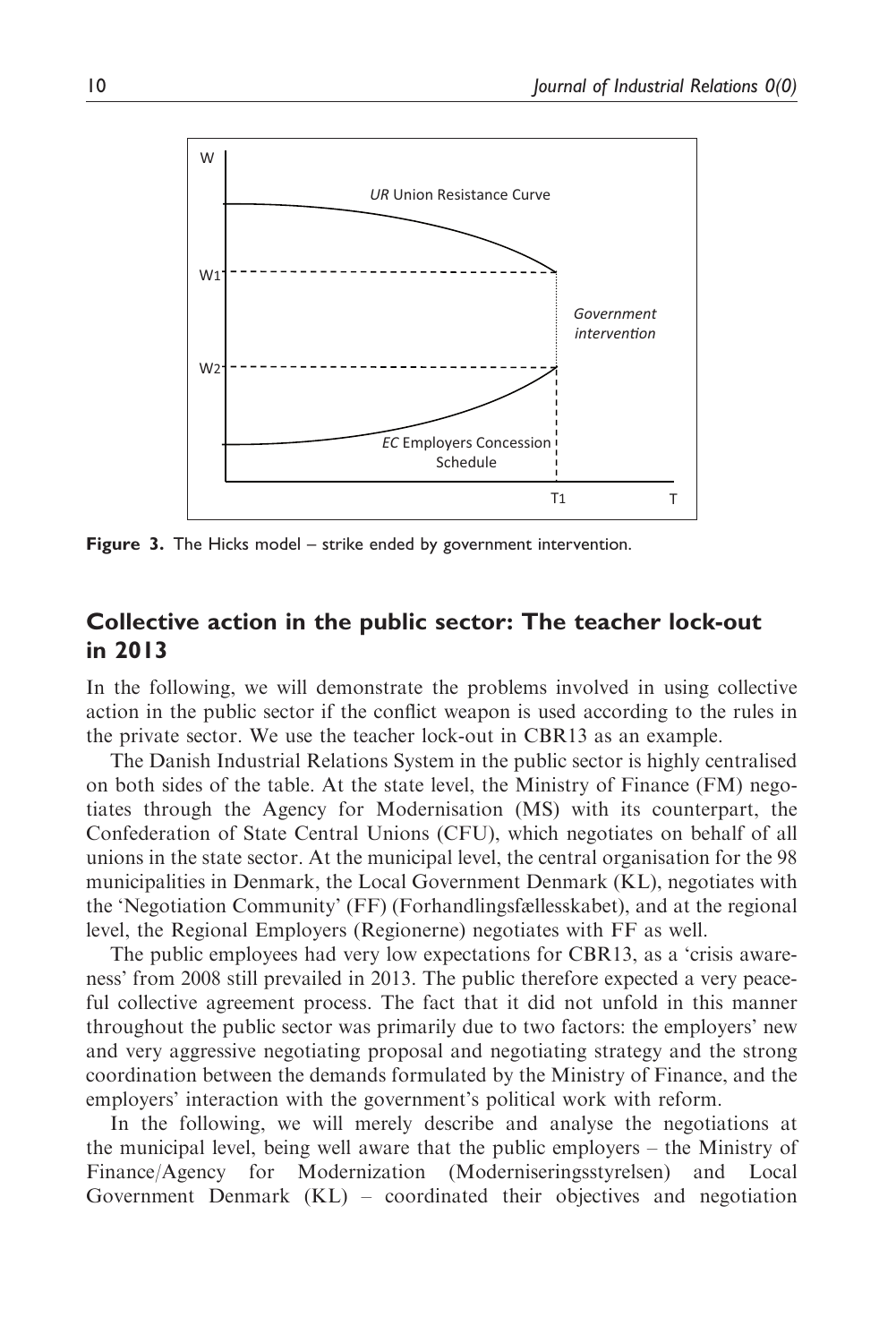strategies at the state and municipal levels and that the KL Strategy was in many ways subordinate to the strategic objectives of the Ministry of Finance (Mailand, 2014).

The KL demands on the municipality area were based on the economic crisis and were in accordance with the KL long-term employer policy. KL was gambling that the classic employer demands, such as more local wage formation and more space for the local management, increased productivity and efficiency and an increased labour supply. KL also wanted to reduce the number of protected trade union representatives (shop stewards) and ensure that the cooperative systems could be simplified and include fewer meeting days. But the hotbed for a possible conflict was located somewhere else altogether. It was hidden in the sentences: 'the simplification of the arrangement of work is the key component to increasing productivity in the municipalities. The rules for working hours must therefore not hamper everyday practice or inhibit change and readjustments in the local government services' (KL, 2013, own translation). These two sentences were generally directed at the municipal workplaces, but they were particularly directed towards the everyday operations in the public elementary school system, and the KL demands to the school teachers were clear: remove the special rules on how working hours could be used and the rules allowing local agreements on working hours. All of the agreements on preparation time were thus supposed to lapse and be replaced by a general agreement on working hours: teachers have a 37 hour work week. According to KL, in principle – like other public sector employees – the teachers were to be present at the school 37 hours per week. The individual teacher, in dialogue with the school management, should thereafter make agreements on how work is to be organised, where the managers, due to their managerial right, have the final word. Furthermore, KL demanded the liquidation of the special seniority rules regarding working time. It later became apparent that the Agency for Modernization had made the same rigid demands at the state level.

KL's main demand in the elementary school area was therefore a strong manager-controlled model, which in reality took power away from the school teachers, their union representatives and organisations with respect to the organisation of work and how work hours are used. The demands made by the Agency for Modernization were entirely synchronised with those made by the teachers at the state level where upper secondary schools dominated, which laid bare the strong coordination of demands at an early stage in the negotiation process, together with the strategic objectives shared by the Ministry of Finance/Agency for Modernization and KL.

With respect to the interaction between the public sector employers and the ongoing reform work taking place in the government, it quickly became apparent to the public that the government's high-profile elementary school reform was politically and financially inextricably linked with the results of the negotiations, particularly those between KL and the Danish Union of Teachers (Danmarks Lærerforening – DLF). Just days before the parties exchanged demands, the government, via Minister of Education Christine Antorini, presented its proposal for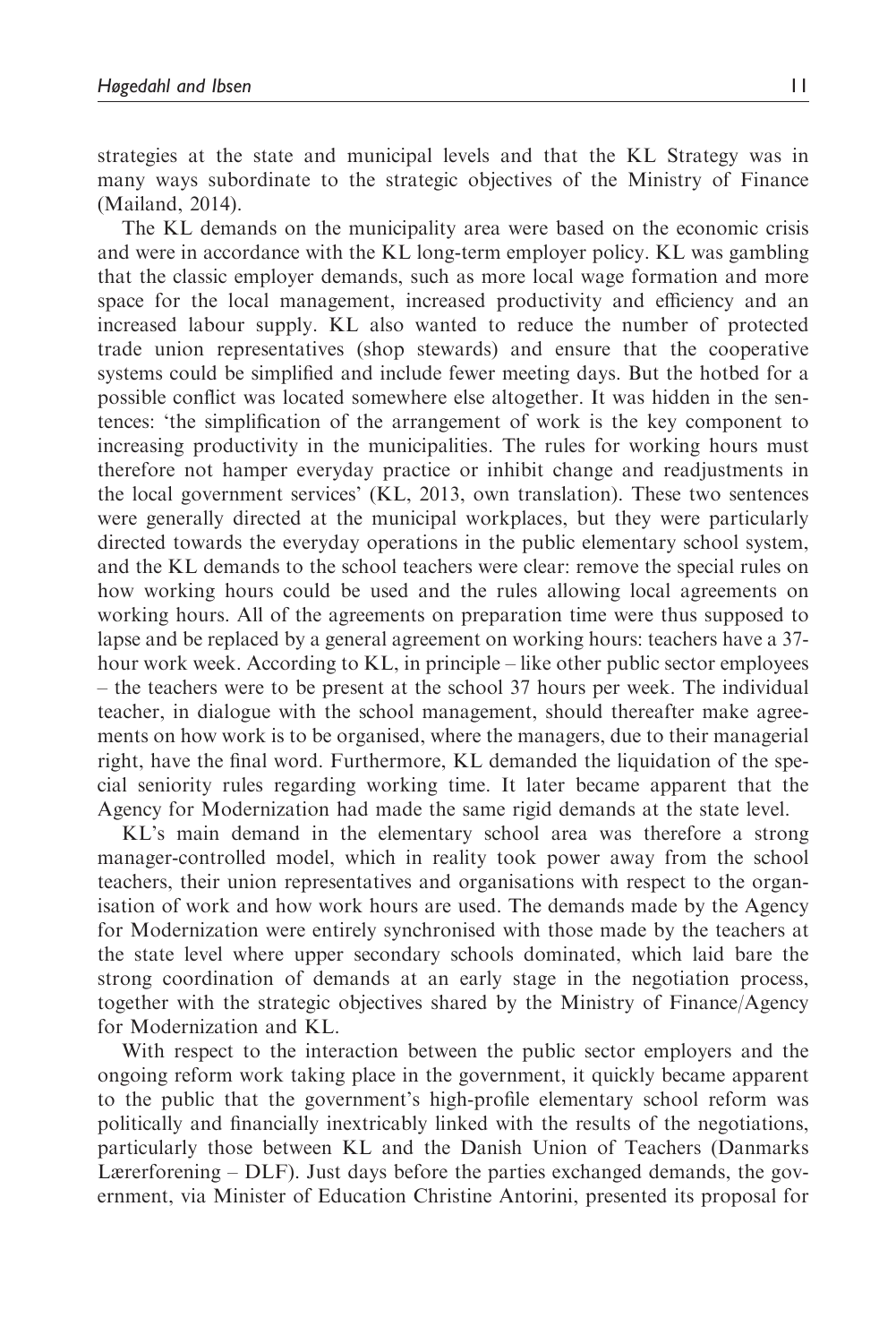elementary school reform. It quickly became clear that the reform was underfunded and depended on the agreements regarding teacher working hours being changed in the upcoming collective bargaining agreements. But the reform work had already had consequences for collective bargaining well before the negotiations started. Back in January 2012, the government had established a working group under the Ministry of Finance that was entrusted with investigating the opportunities for 'getting their money's worth'. The working group consisted of representatives from the government presented by the Agency for Modernization and the municipal employers (KL). In this connection, the Danish Union of Teachers (DLF) expressed its shock over not having been invited to participate in the negotiations and pointed out that the working group could be seen as a two-part arrangement (government–employers), but with a blind partner in the game (the teachers/wage earners), as opposed to the three-part arrangement otherwise described in the government platform. Access to government documents later revealed that the reform group had discussed not only the content but also the financing of the reform – and not least how possible courses of negotiations could come to look in connection with the collective bargaining, including the coordination of a conflict and government intervention.

In that sense, CBR13 in the public sector was heavily politicised from the beginning, which came to influence the course of the negotiations. The strategy of the municipal and state employers appeared to isolate the teacher union (DLF) and confront it head on over the existing working hour rules in elementary schools (Mailand, 2014). At no point did the parties actually engage in negotiations, and after a 'paper-free tour' through the conciliation institution that resulted in an exit without any proposed mediation on the table, the lock-out that KL had threatened in accordance with the rules of the main agreement came into effect. The lock-out was extensive, involving almost 67,000 teachers at the municipal and state levels who were covered by the collective agreement. It was precisely because the lock-out was so extensive that the teachers were not able to counteract by striking, as all of the teachers who were covered by the collective agreement had already been locked out. What the teachers could do was to ask other trade unions and professional associations to help by initiating sympathy disputes. This is an opportunity that exists across the industrial sector and the main organisations. But DLF never requested the announcement of sympathy disputes, apparently due to the fact that the DLF leadership was worried that such a request would be turned down, which would display DLF as being even more isolated and weakened (Mailand, 2014).

After 25 days, the dispute ended on 26 April by government intervention, which met all of the significant KL demands regarding changes to working hour rules. DLF was not included in the drafting of Act 409, as it came to be known. This legislation abolished the rules for teachers' working hours, and the teachers received a modest salary increase in addition to the general settlement, protective rules and DKK1bn (ca.  $\in$ 134 m) earmarked to boosting the teachers' competence levels.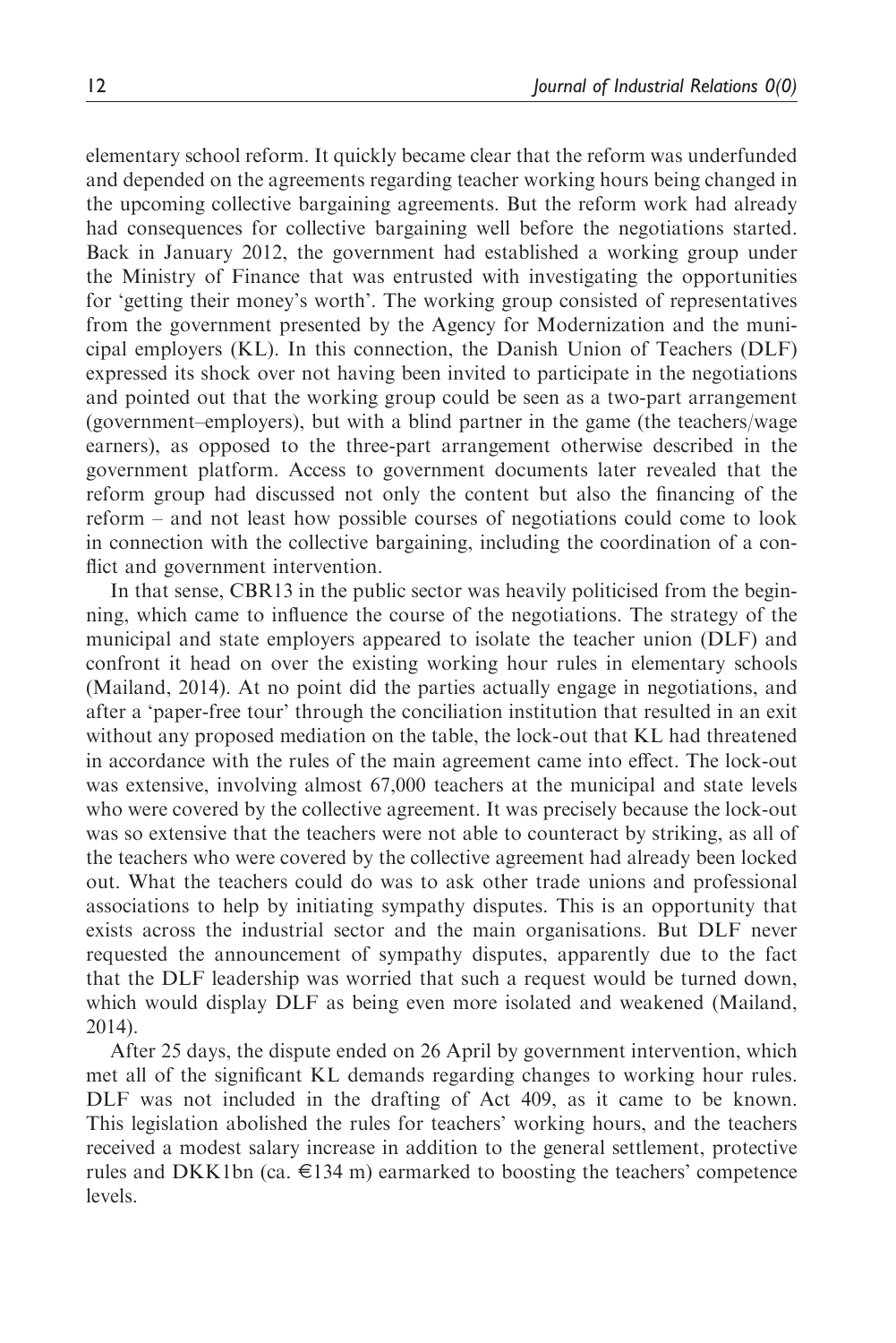This paved the way for the financing of parts of the school reform and  $-$  in the opinion of the government and  $KL$  – the introduction of a managerial right and working hour rules that applied throughout the public sector and posed new power relations and working conditions in Danish elementary schools.

# The teaching lock-out: Casting light on the systemic error in the conflict resolution model in the public sector

We can conclude that the dispute over the elementary school area as part of CBR13 made it likely that the copying of the conflict resolution model applied in the private sector to the public sector was a problem on a number of levels and could lead to solutions that did not harmonise with the thoughts and ideas behind the construction of the Danish model of collective bargaining in the public sector. As shown previously, this relates to how the material and structural conditions that the rationale behind the private sector model for conflict resolution depends upon are not present in the current conflict resolution system in the public sector. As illustrated using Hick's strike model, the public sector is struck by systemic errors when it comes to the economic resources since the public employers are also budgetary authority The purpose of the conflict is to inflict losses on one another in order to achieve successive concessions from both sides, such that the parties approach one another enough so that a settlement becomes possible. There will typically be talk of economic losses for both parties regardless of whether there is talk of a strike or lock-out if the conflict takes place in the private sector, but in connection with the lock-out, it was only the one part – the teacher's union – that would suffer financial losses, whereas KL in particular would stand to gain from a lock-out via saved wages. The total savings amounted to billions, while the lockedout teaching organisations had to borrow money in order to cover the missing wages. The employers in the public sector are also the budget authority, meaning that the public coffers are in principle inexhaustible, whereas private companies can be threatened by bankruptcy should disputes occur. The strike as a weapon of conflict thus lacks its most important feature: the increasing financial losses on both sides of the front line are in that sense unsuited to solving conflicts in the public sector.

Second, political power with the employers as legislators is also a problem. As described earlier, the great lock-out was brought to an end by government intervention and the passage of Act 409. There is really nothing new about major disputes being ended by government intervention. As also described earlier, this is actually part of the Danish agreement model. The problem with government intervention in disputes in the public sector, however, is that the employers at the state level enjoy the parliamentary power to take action. Whoever happens to be presiding over the government must therefore be able to balance the two roles as employer and legislator – the point being that there are no institutional rules or conditions to ensure this. The system relies on soft regulation in the form of social trust between the parties, which requires that the government refrain from speculating on the two roles and confusing its employer interests and political ambitions.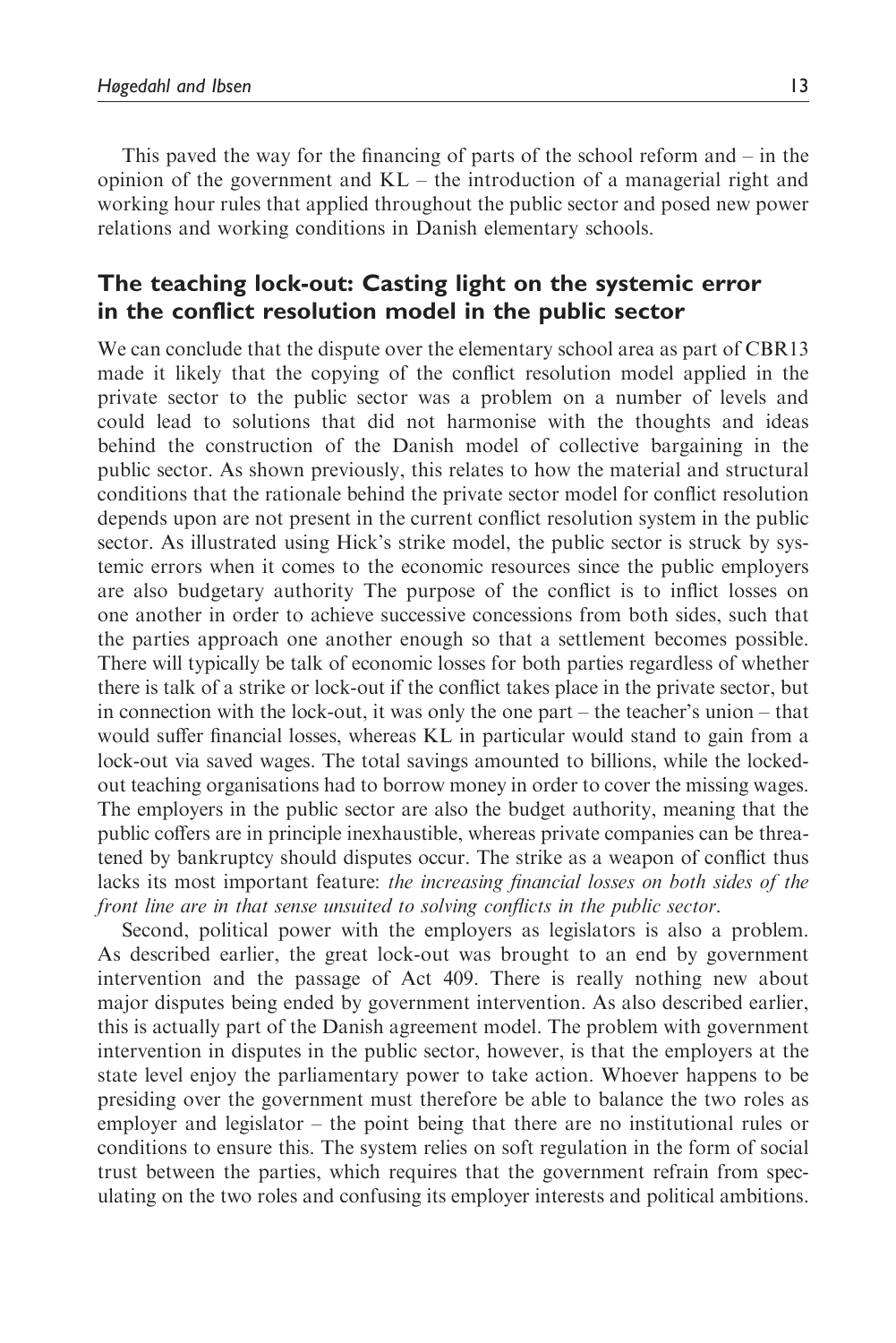Another relevant factor is the hierarchy among the public employers. From the end of the 1990s and up to the 2000s, the state developed ever-increasing 'micro-management' of the municipal finances through legislation in particular – including the 2012 Budget – via the coordinated regulation of the respective collective bargaining carried out by the municipal and regional authorities. The Agency for Modernization, and therefore the Ministry of Finance, has assumed a more pronounced 'big brother' role in collective bargaining in the public sector. The increasingly hierarchical conditions between the public employers can be used strategically to implement national political ambitions at the municipal level.

The intervention in the 2013 lock-out followed the pattern of the government intervention in previous conflicts but was atypical on multiple parameters. Its content closely resembled the KL demands regarding the renewal of the collective agreement (corresponding to wage level  $W<sub>2</sub>$  in Figure 3), and neither party – as is otherwise the custom – had any influence on the drafting of the legislation. This was made possible due to the absence of a proposed settlement from the conciliator. It is otherwise a political custom in Denmark that if a government intervenes in an industrial conflict, the most recent settlement proposal which is available from the conciliator is the basis for a solution. The argument is that doing so respects the parties' self-regulation. Without a settlement proposal, however, the government had a free pen, so to speak, and was thus able to write a new collective agreement via the legislation without having to refer to existing agreements or drafts. DLF was not consulted at all, which in turn provides support to the theory about how a master plan had existed from the outset of CBR13 for the elementary schools, also including how the dispute was supposed to end (Ibsen in Jørgensen, 2014; Mailand, 2014).

All told, we can conclude that the course of events surrounding CBR13 was a veritable demonstration of power staged and carried out by the Ministry of Finance/Agency of Modernization, with KL as a willing partner. This then involuntarily demonstrated how the use of collective industrial conflict as an institutionalised collective action on the basis of the logic drawn from the private sector did not fit with the regulatory logics, norms, rules and customs prevailing in the public sector. In some ways, there is talk of a systemic error when actors in the public sector unquestioningly copy the conflict resolution model used in the private sector. The cause is the asymmetrical power relations at both the economic and political levels. The analysis clearly shows that shifting *ideas* among governments, in terms of austerity or modernisation efforts, can lead to public employers utilising the existing *institutions* in new ways in order to maximise interests.

In the final section, we will briefly discuss other alternatives to the existing conflict system.

# Conflict resolution models in the public sector: Alternatives to the current system

On the basis of the analysis presented here, we present a number of proposals in the following for adjustments and changes to the current collective bargaining and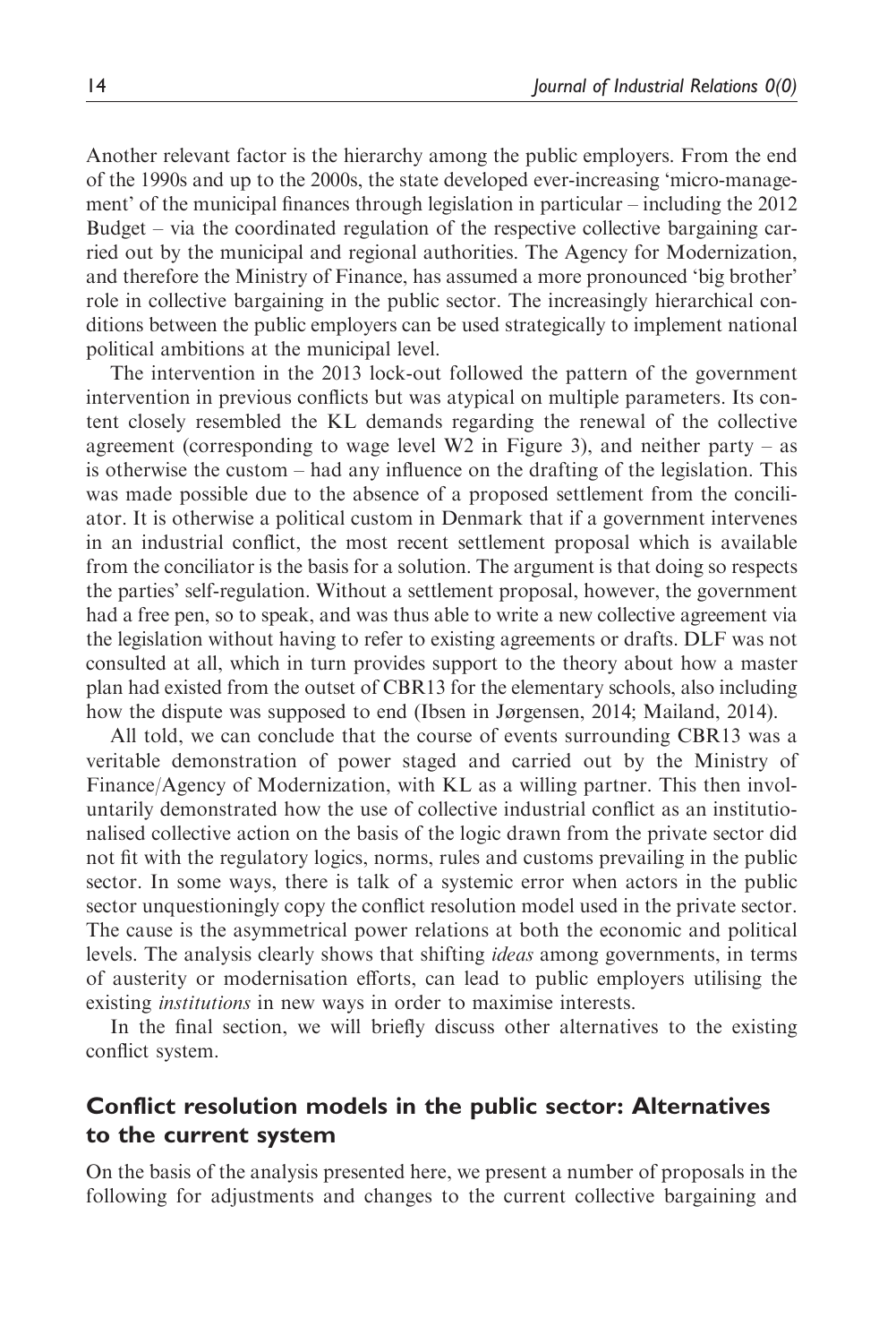conflict resolution system used in the public sector, which can contribute to strengthening the model by ensuring free and depoliticised negotiations, thereby limiting open labour disputes for the benefit of the parties and society in general. It is important to emphasise that this list is by no means exhaustive, and that some of the proposals are mutually exclusive while others supplement one another.

First, it seems reasonable to discuss whether the right of employers to collective industrial conflict should/can be eliminated or moderated. Other countries have placed far more severe restrictions on the role of the employer in the public sector than is the case in Denmark. Some countries (e.g. Portugal, Italy) have completely prohibited the use of lock-outs in the public sector, while others have highly restrictive conditions for the use of collective weapons, and the rules of the game are generally arranged in most places in order to counteract power asymmetries (Elvander, 2002; Hebdon and Stern, 1998). One might imagine that the lock-out might be reserved for use as a response to the right to strike. Another variation could be that the wages saved by the employers should 'remain in the system' and be earmarked for the continued education of the locked-out employees' or that there should be an expansion of the staff so that the economic consequences of the conflict would be more evenly distributed.

Another way to go is via the greater involvement of a third party with, for example, greater power in the Conciliation Board and/or the use of compulsory/ voluntary arbitration. For example, the Conciliation Board could be given more power to make a settlement proposal or initiative compulsory. At the same time, the mediation proposals can be made a binding starting point for any possible government intervention (Stokke and Thornqvist, 2001).

A more radical change would be to eliminate the collective industrial conflict in the public sector entirely, to be replaced by compulsory arbitration. Using a strike as a weapon in a traditional wage struggle to increase the salary scale in the public sector is already ineffective in the long term as long as trade unions and professional associations have taken the position that they will fight to maintain the regulatory regime. If the trade unions strike their way to wage increases that exceed the average wage increases in the private sector, the public wage increases will automatically be reduced. Such events occurred after the strike in the public sector in 2008, resulting in dramatic wage increases, while shortly thereafter, in 2009, the private sector was struck by the global financial crisis, which led to a significant fall in private sector wage increases. If the unions in the public sector secure wage increases via disputes and these increases outpace the increases in the private sector, they will not be allowed to retain these gains, and a traditional wage struggle in the public sector therefore makes little sense (Scheuer et al., 2016). The power of being able to strike is therefore correspondingly limited, and the same applies for the collective industrial conflict. Its elimination would therefore be a limited loss for the union movement, and if the right to lock-out is abolished at the same time, then the total gain for the trade union movement is positive. Conversely, the power of the employers is more significantly restricted, and if the alternative to eliminating the collective industrial conflict is the introduction of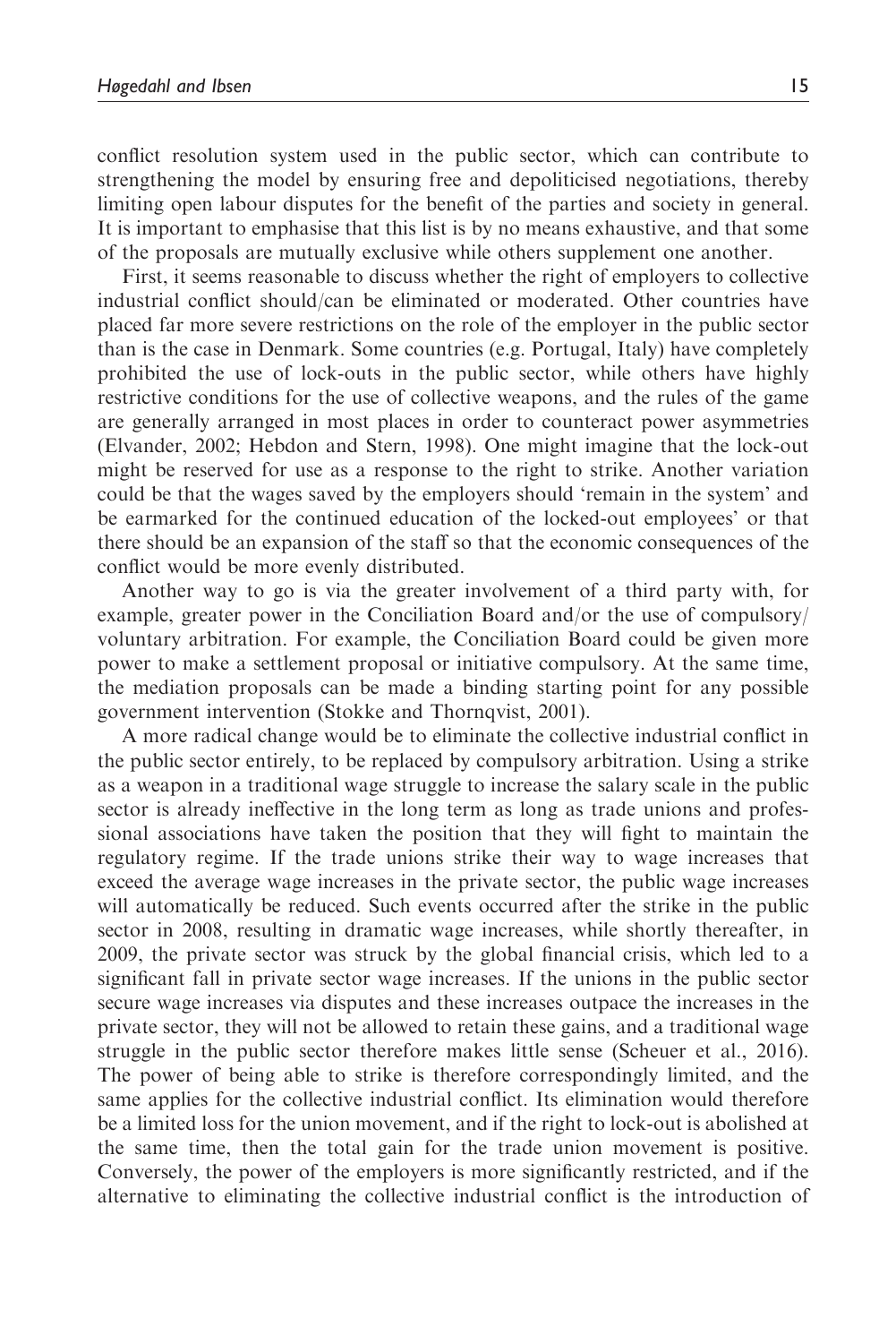compulsory arbitration, then regulatory action with a one-sided bias in favour of the employers is also reduced. All told, it would therefore appear as though the trade union movement stands to gain the most from the elimination of the collective industrial conflict. It is also clear that the abolition of collective industrial conflict will benefit the ordinary citizen as the third party, who often becomes a hostage in an open labour dispute in the public sector.

As the analysis shows, one of the systemic errors is that the public employers are also legislators and the Danish system has not granted particular consideration to this dual role. In Sweden, for example, the Swedish Agency for Government Employers (Arbetsgivarverket) was established in 1994, and is a public employer authority under the Ministry of Social Affairs that is intended to ensure the 'arm's length' principle between politicians and public employers in order to ensure open, free and depoliticised negotiations. An assessment made in connection with the 20th anniversary of the Swedish Agency for Government Employers shows that the Swedish experiences are generally positive and regarded as an important stage of development of the public Swedish agreement model (Arbetsgivarverket, 2014).

Finally, it is then obvious to point out that the public wage earner organisations can get far with greater unity and by coordinating their negotiating strategy. While, as mentioned earlier, there was a very close partnership between the Ministry of Finance and KL before and during the collective bargaining, the corresponding coordination on the side of the trade union movement was remarkably weak. If the trade union movement is also willing to use the sympathy-dispute weapon, the power of the trade union movement in the collective agreement game will grow much stronger – yet with the caveat that as long as the regulation arrangement exists, the power of the strike in labour disputes will be relatively limited.

### Declaration of conflicting interests

The author(s) declared no potential conflicts of interest with respect to the research, authorship and/or publication of this article.

### Funding

The author(s) received no financial support for the research, authorship and/or publication of this article.

### **References**

Arbetsgivarverket (2014) Från politisering till professionell arbetsgivarroll Arbetsgivarpolitik i statlig sektor 1994–2014. Stockholm: DanagårdLiTHO.

- Ashenfelter O and Johnson GE (1969) Bargaining theory, trade unions, and industrial strike activity. The American Economic Review 1: 35–49.
- Bach S (2002) Public-sector employment relations reform under labour: Muddling through on modernization? British Journal of Industrial Relations 40(2): 319–339.
- Bach S and Bordogna L (2013) Reframing public service employment relations: The impact of economic crisis and the new EU economic governance. European Journal of Industrial Relations 19(4): 279–294.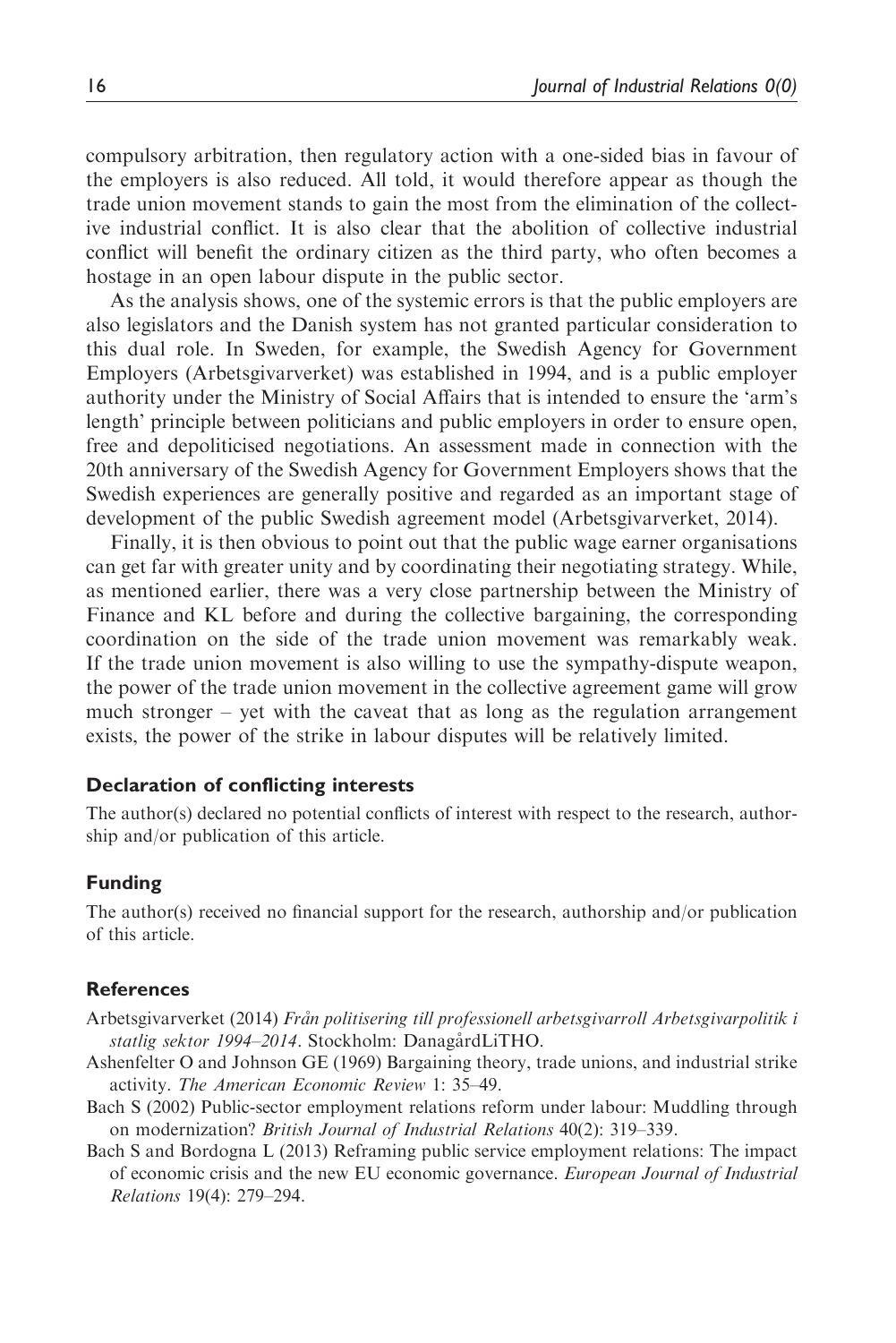- Bordogna L and Pedersini R (2015) What kind of Europeanization? How EMU is changing national industrial relations. Giornale diritto del lavoro e delle relazioni industriali 146: 184–230.
- Brandl B and Traxler F (2011) Labour relations, economic governance and the crisis: Turning the tide again? *Labor History* 52(1): 1–22.
- Dølvik JE (2013) Grunnpilarene i de nordiske modellene. Et tilbakeblikk på arbeidslivs-og velferdsregimenes utvikling NordMod2030. Oslo: Fafo, rapport.
- Due J and Madsen JS (2003) Fra magtkamp til konsensus: Arbejdsmarkedspensionerne og den danske model. Copenhagen: DJØF Publishing.
- Due J and Madsen JS (2006) Fra storkonflikt til barselsfond: Den danske model under afvikling. Copenhagen: DJØF Publishing.
- Due J, Madsen JS and Jensen CS (1993) Den danske model: En historisk sociologisk analyse af det kollektive aftalesystem. Copenahgen: DJØF Publishing.
- Elvander N (2002) The new Swedish regime for collective bargaining and conflict resolution: A comparative perspective. European Journal of Industrial Relations 8(2): 197–216.
- Flyvbjerg B (2006) Five misunderstandings about case-study research. Qualitative Inquiry 12(2): 219–245.
- Freeman RB and Medoff JL (1984) What Do Unions Do? New York: Basic Books.
- Galenson W (1952) The Danish System of Labor Relations: A Study in Industrial Peace. Cambridge, MA: Harvard University Press.
- Gumbrell-McCormick R and Hyman R (2013) Trade Unions in Western Europe: Hard Times, Hard Choices. Oxford: Oxford University Press.
- Harvey G and Turnbull P (2015) Can labor arrest the 'sky pirates'? Transnational trade unionism in the European civil aviation industry. Labor History 56(3): 308–326.
- Hebdon RP and Stern RN (1998) Tradeoffs among expressions of industrial conflict: Public sector strike bans and grievance arbitrations. *Industrial & Labor Relations Review* 51(2): 204–221.
- Hebdon R and Stern R (2003) Do public-sector strike bans really prevent conflict? *Industrial* Relations: A Journal of Economy and Society 42(3): 493–512.
- Hicks JR (1932) The Theory of Strikes. London: Macmillan.
- Hyman R (1972) Strikes. London: Fontana.
- Ibsen F, Høgedahl L and Scheuer S (2012) Kollektiv handling. Copenagen: Samfundslitteratur.
- Ibsen F and Jørgensen H (1979) Fagbevægelse og stat, bd. I-II. Copenhagen: Gyldendal.
- Ibsen F and Stamhus J (2016) Arbejdsmarkedsøkonomi. København: Jurist-og Økonomforbundets forlag.
- Ibsen F in Jørgensen H (ed.) (2014) Arbejdsmarkedsregulering. 1 udg. Copenhagen: DJØF Publishing.
- Kuruvilla S and Noronha E (2016) From pyramids to diamonds: Legal process offshoring, employment systems, and labor markets for lawyers in the United States and India. ILR Review 69(2): 354–377.
- Lichtenstein N (2010) The Retail Revolution: How Wal-Mart Created a Brave New World of Business. New York: Picador.
- Mailand M (2014) Overenskomstforhandlinger under pres OK2013 i den offentlige sektor.
- Scheuer S (2006) A novel calculus? Institutional change, globalization and industrial conflict in Europe. European Journal of Industrial Relations 12(2): 143-164.
- Scheuer S, Ibsen F and Høgedahl L (2016) Strikes in the public sector in Denmark – Assessing the economic gains and losses of collective action. Transfer 22(3): 367–382.